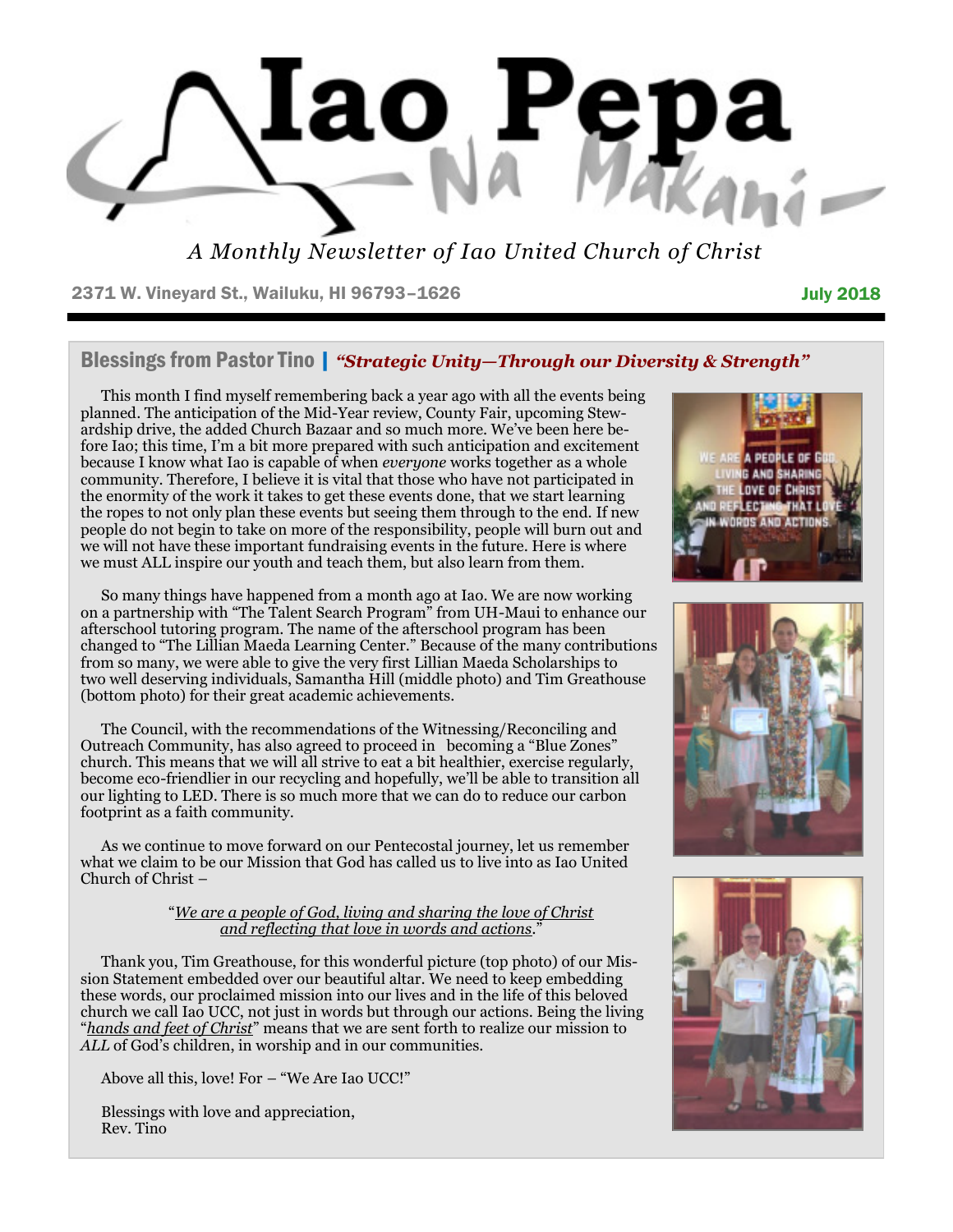### *July Lectionary*

**July 1 6th Sun. after Pentecost** 2 Samuel 1:1, 17-27 Psalm 130 2 Corinthians 8:7-15  **Mark 5:21-43** *Healing Powers*

**July 8 7th Sun. after Pentecost** 2 Samuel 5:1-5, 9-10 Psalm 48 2 Corinthians 12:2-10  **Mark 6:1-13** *Sent With Power*

#### **July 15 8th Sun. after Pentecost**

 **2 Samuel 6:1-5, 12b-19** Psalm 24 Ephesians 1:3-14 Mark 6:14-29 *God-Inspired Joy*

#### **July 22 9th Sun. after Pentecost**

 **2 Samuel 7:1-14a** Psalm 23 Ephesians 2:11-22 Mark 6:30-34, 53-56 *Wherever You Are*

#### **July 22 9th Sun. after Pentecost**

 2 Samuel 11:1-15 Psalm 145:10-18 Ephesians 3:14-21  **John 6:1-21** *God's Abundant Presence*

The lesson in **bold** is the focus of both the message of the day and any Sunday School lesson; and the italicized title is the theme for the Sunday service. ●



 *hostess for the whole month ) From Pastor Tino's post on the church Facebook Group page: "I am blessed by community. Thank you, Yaeko Sasaki."*



*This month's Worship Readers: David and JayDee.*

July Worship Readers: *David Belew & JayDee Hadley* 

#### July Worship Responsibilities\*

#### July 1

Greeter: *Danann Mitchell* Head Usher: *Daniel Kamidoi* Usher: *Youlida Yoruw* Hostess: *Jane Tesoro* Aloha Hour: *Maybelle Hashizume & Jane Tesoro* 

## July 8

Aloha Hour: *Lee Murakami & Lynette Shiroma* 

 July 15 Aloha Hour: *Satsigo Jim & Youlida Yoruw* 

July 22 Aloha Hour: *Gail Ideue & Jennifer Saito* 

## July 29

Aloha Hour: *Maui Kosrae Etawi* 

*\* ( same greeter, ushers and* 

#### *July Birthdays*

|                   | $\overline{\phantom{0}}$ |  |  |  |
|-------------------|--------------------------|--|--|--|
| 7/3               | <b>Courtney Akitake</b>  |  |  |  |
|                   | Anela Awai-Stewart       |  |  |  |
| 7/4               | Dorothy Lester           |  |  |  |
| 7/6               | David Belew              |  |  |  |
|                   | Mabel Kobayashi          |  |  |  |
| 7/7               | Lee Yamamoto             |  |  |  |
| 7/11              | <b>Howard Ikeda</b>      |  |  |  |
|                   | Katherine Tanaka         |  |  |  |
| 7/13              | <b>Jack Yoruw</b>        |  |  |  |
| 7/14              | Richard Carr, Sr.        |  |  |  |
| 7/15              | Katsumi Tadakuma         |  |  |  |
| 7/16              | Sepehana Hadley          |  |  |  |
| 7/17              | Jackie Murai             |  |  |  |
| 7/18              | Lei Ansai                |  |  |  |
| 7/20              | Shirley Takitani         |  |  |  |
|                   | Kahulu Nunokawa          |  |  |  |
|                   | Hulukoa Nunokawa         |  |  |  |
| 7/22              | <b>Brittley Case</b>     |  |  |  |
| 7/23              | <b>Ayanson Fugow</b>     |  |  |  |
| 7/28              | Jennifer Saito           |  |  |  |
|                   | Travis Ikeda             |  |  |  |
| 7/30              | <b>Francis Yinmed</b>    |  |  |  |
| <b>Aloha Hour</b> |                          |  |  |  |

**Supplies**

*For Aloha Hour, the Buildings and Grounds Team will have a plastic tub set up with supplies used. There will be supplies such as plates, cups, utensils, and napkins. This plastic tub will be located in Fujitomo Hall.* 

*On Sundays, Aloha Hour hosts/hostesses are asked to bring the tub down from Fujitomo Hall and returned to the same location after. Please list on the tub any items needing re-stocking and the Team will make every effort to keep up with the inventory.*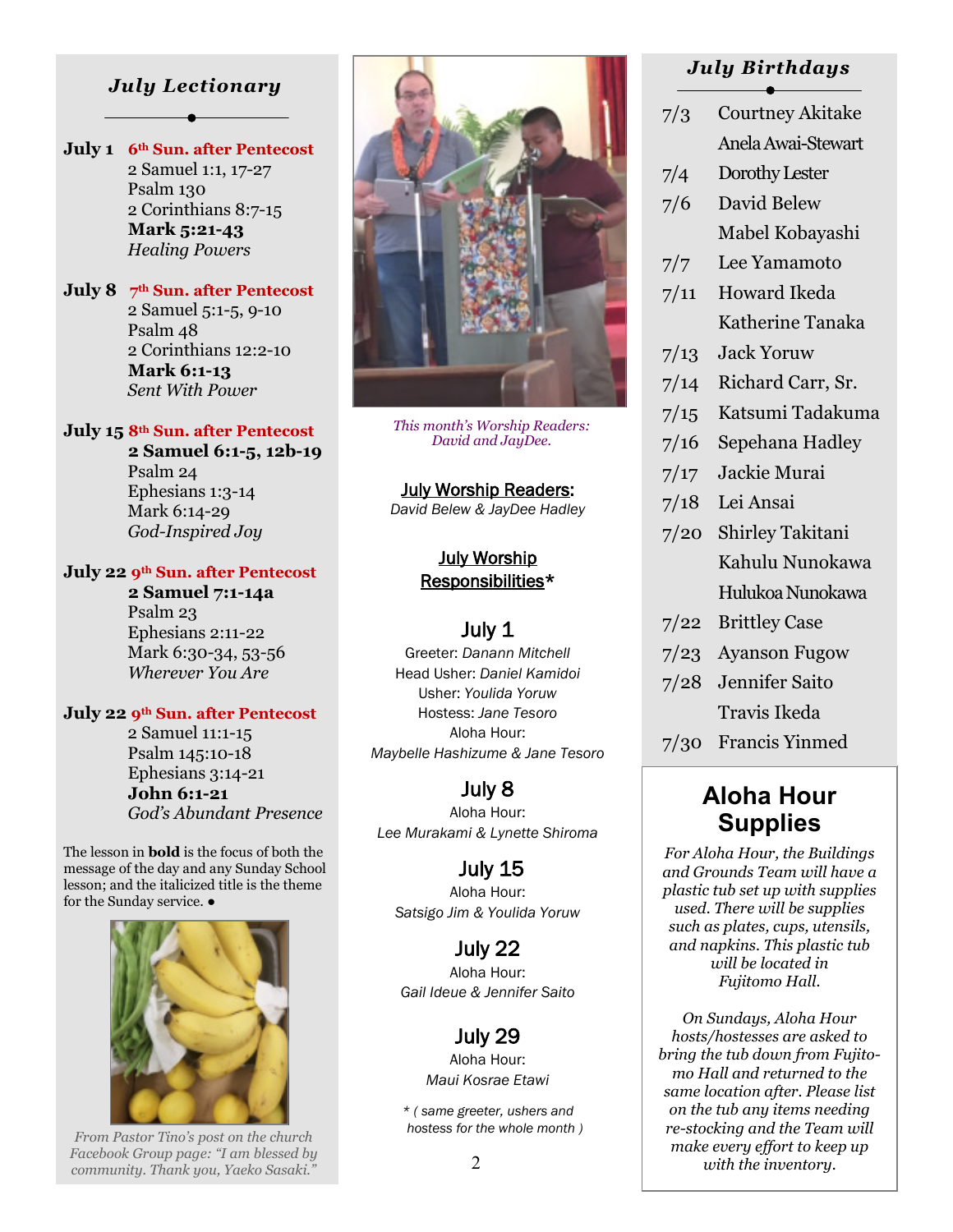# **On the Blessings of Being a Reader of Scripture**

*"I can do all things through Christ who strengthens me."*  **Philippians 4:13**

When asked if I would like to be a reader during worship, I hesitantly said YES. I wanted to serve the Lord but I had a fear of public speaking. I knew that I wanted to do this so I was determined to work through it somehow. I prayed diligently about it and the day came that it was my turn. I was so nervous at first that I had a hard time focusing. I prayed again and remembered that "I can do all things through Christ who strengthens me." (Phil 4:13). Week after week, I felt so moved and inspired by the readings and the responses that I received from the congregation. So many people came up to me and said "You're doing a Great Job", etc.

I felt that God was truly using me as a vessel to share the words!!! I am truly blessed to be part of such an awesome and accepting Ohana, here at Iao UCC. It was through my God guided acceptance of this opportunity and the positive feedback from other members that I was able to overcome one of my fears. I look forward to sharing the readings in the upcoming worships.

**Grateful Member of Iao UCC, Shannon Furomoto** 

## Upcoming Noteworthy Events for your Calendar

#### **Saturday, July 7**

**Harbor Cleanup w/ Micronesian Comm.** 9:00 a.m. (Kahului Harbor breakwall)

#### **Sunday, July 8**

**Stewarding Community** 11:00 a.m. (Fujitomo Hall)

#### **Friday, July 13**

**Ladies' Lunch Bunch** 11 a.m. (Sanctuary)

#### **Sunday, July 15**

**Worshiping Community** 11 a.m., after Aloha Hour (Fujitomo or Kanda Hall)

#### **Monday, July 16**

**Maui Fair Committee** 5:30 p.m. (Fujitomo Hall)

#### **Friday, July 20**

**Iao Preschool Graduation** 6:30 p.m. (Sanctuary & Watanabe Hall)

#### **Sunday, July 22**

#### **SEMI-ANNUAL CONG'L. MEETING**

10:30 a.m, after church service

**Wednesday, June 27 COUNCIL** 5:30 p.m. (Fujitomo Hall)

#### **Sunday, July 29**

**Witnessing/Reconciling & Outreach Community**

11 a.m., after Aloha Hour (Sanctuary)

## **IAO UCC BAZAAR 2018**

*The church will once again have its Annual Bazaar which will take place this year on* 

#### *Saturday, August 4th, from 8 am to 1 p.m.*

*Please plan on contributing bazaar items and bringing them to Kanda Hall during the month of July.*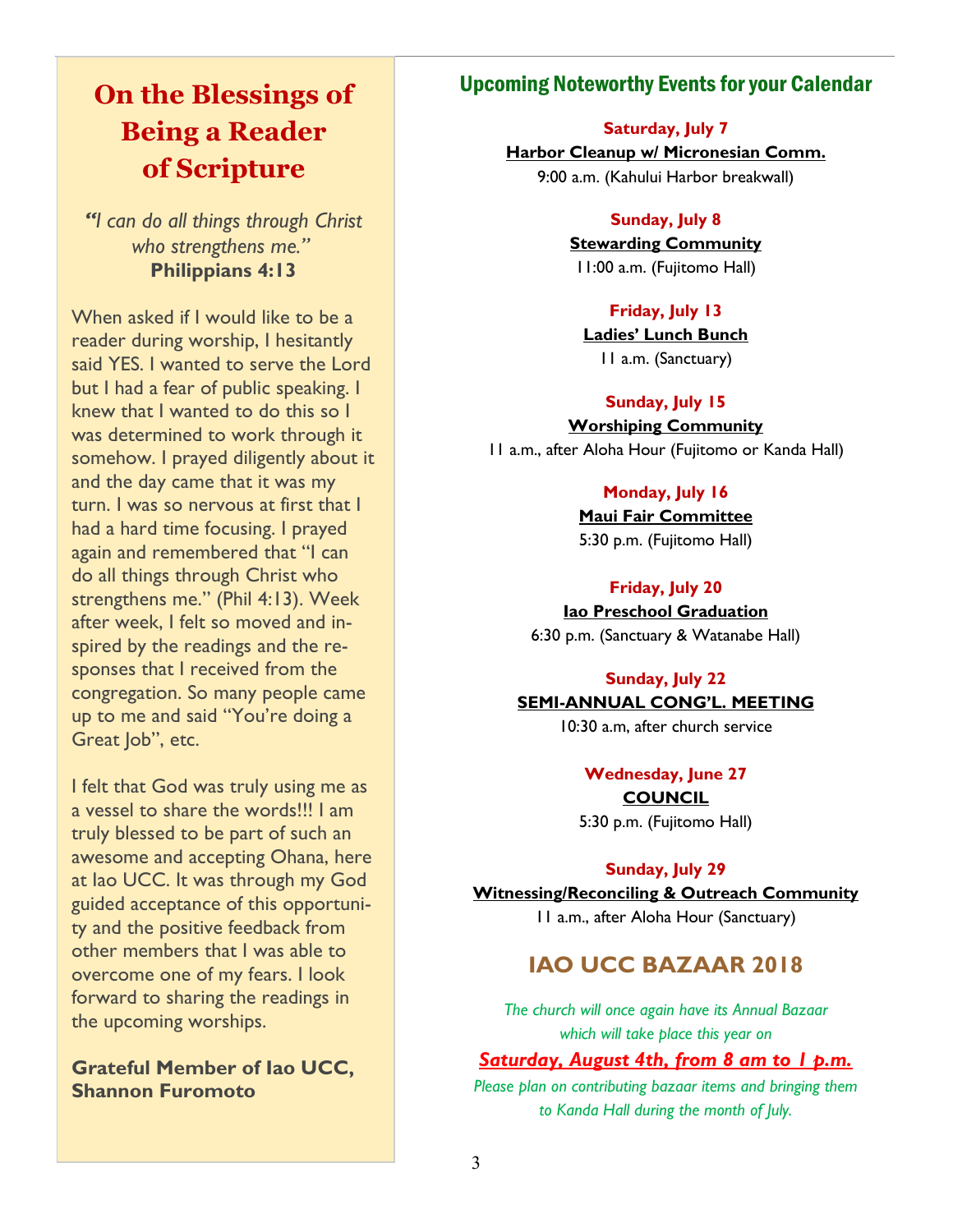# **Tim's Mana'o**



*Greetings in the Name of our Lord and Savior, Jesus Christ!*

Taking the role of Moderator has provided me with great learning opportunities and tremendous spiritual growth. Iao UCC has never ceased to amaze me for many years.

This month I am proud to report that we are working on becoming a Blue Zones Hawaii Church as a commitment to being a healthier community.

I am also proud to announce partnering with the University of Hawaii Maui College Education Talent Search Program to provide additional academic supports for after school tutoring in the Lillian Maeda Learning Center.

The following are some of the activities on our campus:

- July 11: Finance Committee Meeting
- July 20: Iao Preschool Graduation
- July 22: Semi-Annual Congregational Meeting
- July 25: Council Meeting

Lastly I would like to thank the Buildings and Grounds Community, the Endowment Committee, the Fair Committee, Iao Preschool Team, Learning Community, Maui Kosrae Etawi, Micronesian Ministry, Pastoral Care Committee, Stewarding Committee, Witness/Reconciling & Outreach Community, Worshipping Community, Members of the Council and our very good Office Staff for making Iao UCC an enjoyable place to worship.

Watching God Work, Tim Stewart, Moderator

Editor: the photo above is of Tim and his family (Sanoe, Anela and Alex) at a recent vacation on O'ahu; taken from Anela's Facebook page. Mahalo, Anela! :-)

# ANNOUNCEMENT

# Iao UCC's Annual Bazaar

Friday, August  $3 - 6$  to 8 p.m. Saturday, August 4— 8 a.m. to 2 p.m.



# Rummage-Sale

{ clothing, shoes, sporting goods, kitchenware, furniture, household goods, plants, etc. }

> Silent Auction Food Items Non-Profit Org. Tables

Please bring your donations of rummage sale items to Kanda Hall on any day this month.

If Kanda Hall is closed, leave your items on the lanai and someone will take them inside at the end of the day. Mahalo!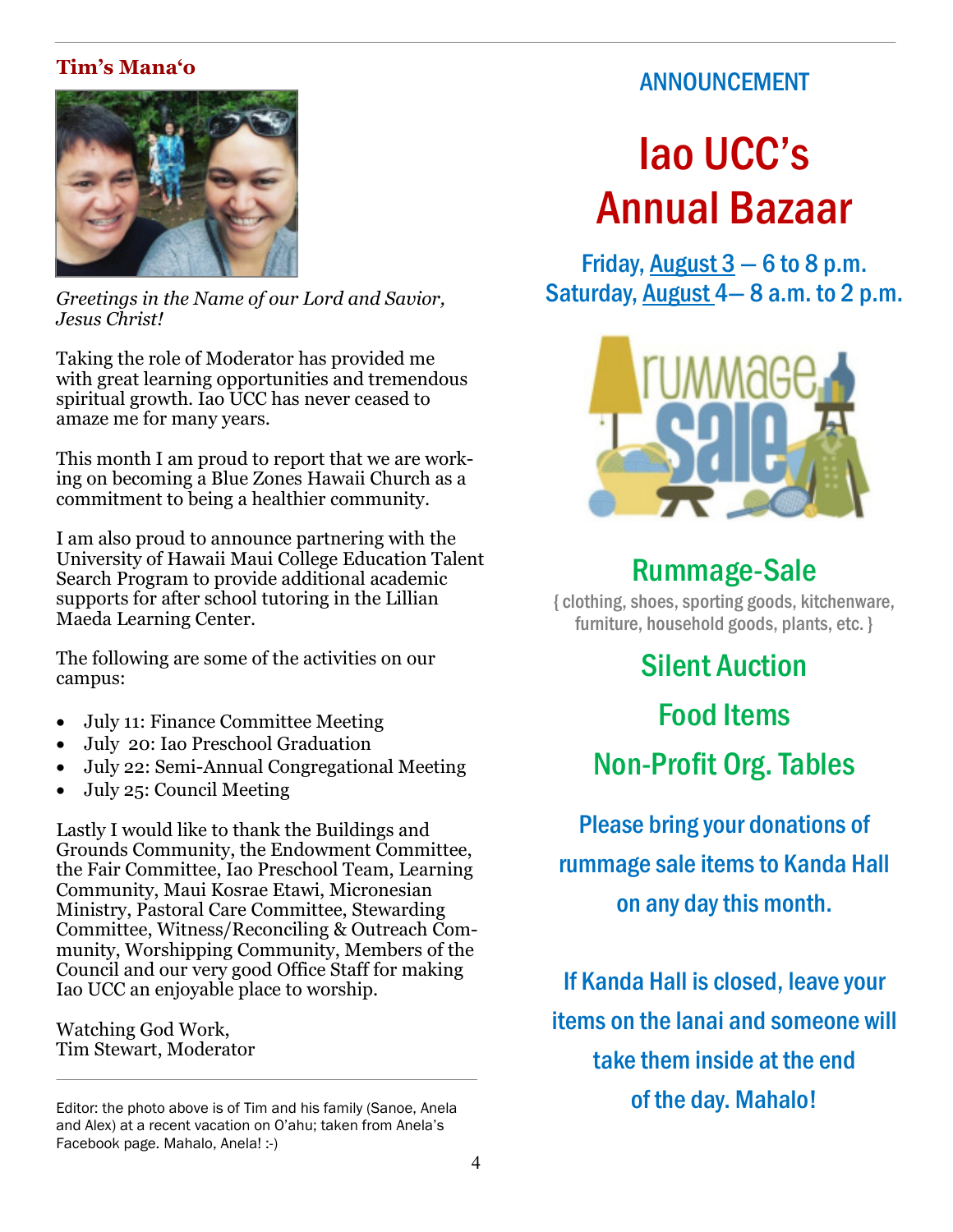# **CELEBRATION**

# Iao Preschool Graduation 2018

Friday, July  $20 - 6:30$  p.m. At the Church Sanctuary Reception to follow, at Watanabe Hall



Come join the Iao Preschool Teachers, Staff, Students and Parents as they celebrate graduation!



# **REMINDERS**





Uncle David Murata wants to remind everyone of the annual **Hiroshima/Nagasaki Remembrance** event, which Iao UCC always participates in. This year, it will be at the Okinawan Cultural Center in Paukukalo, at 608 Nukuwai Place (across from Mcdonalds on Eha St.) on Sunday, August 5th, at 5:15 p.m.



Maui immigration attorney Kevin Block would like to invite members of our Micronesian community to a community meeting and training concerning immigration rights. It will be at 5 p.m. on Thursday, July 26th, at the Malama I Ke Ola Heal Center in Wailuku.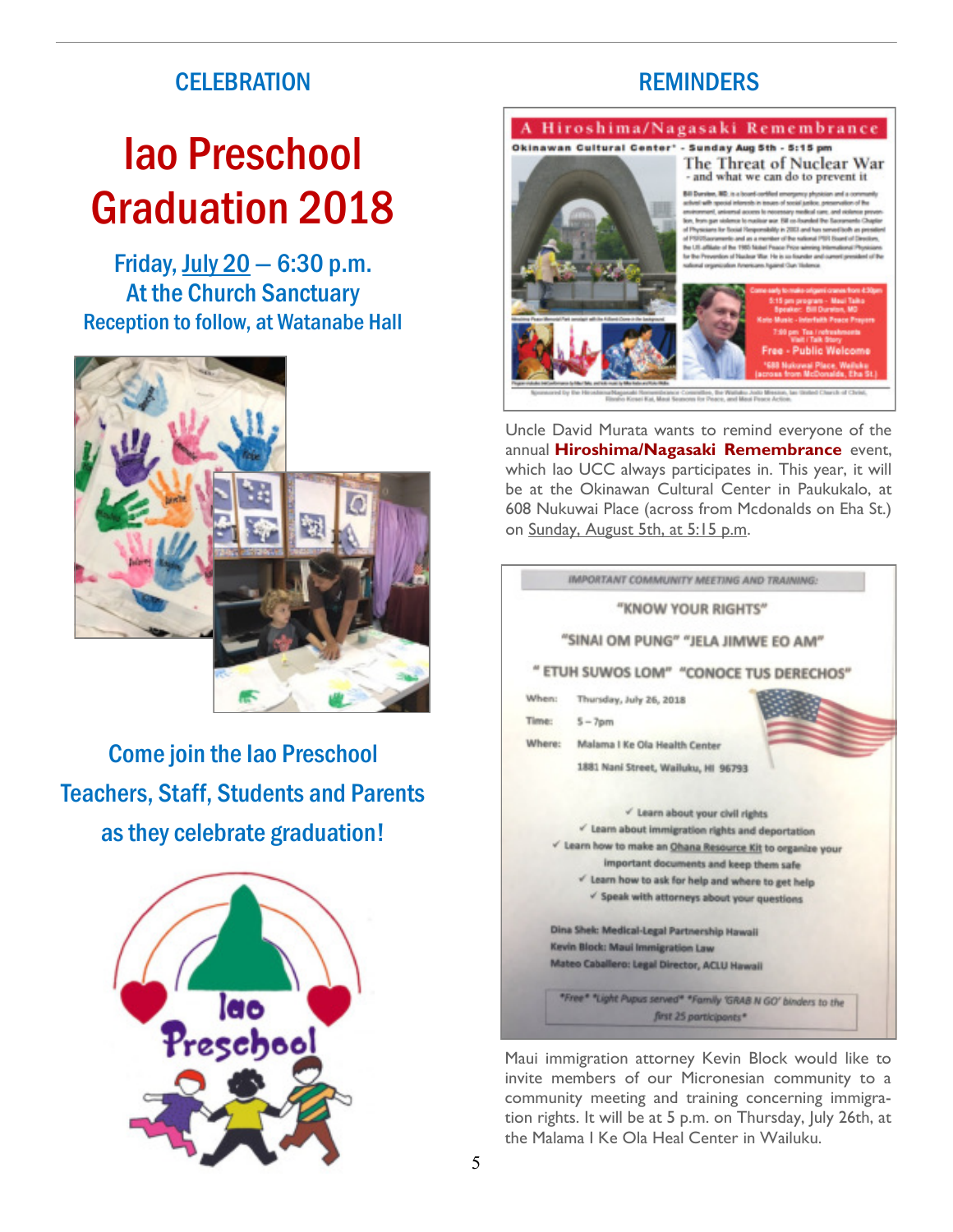# **Iao UCC in the wider community...**

#### **Micronesian Ministry News**

by David Murata

On Saturday, July 7th sixteen people turned out for the "Micronesian Giving Back to the Community" project to clean up of the highway and beach of Kahului Harbor.

Turnout of participants was less than the usual, possibly due to the wet and rainy weather. Volunteers who worked in periods of wet weather included Pastor Tino, Kosraens, Yapese, and Marshallese who came at 9:00 a.m and worked at the cleanup until 12:00 noon.

This activity sponsored by Iao UCC's Micronesian Ministry team is to provide opportunity for Micronesians settling on Maui to share in community efforts to care for the land. One last cleanup in 2018 is scheduled for Saturday, November 3, and will be on the same site (Kahului Harbor) and same time (9 a.m. to noon).

All members of Iao UCC are invited to participate in this project.



#### **Letter sent to the** *Maui News*  (Community News section)

July, 2018

Beloved Community of Maui:

I have been here for over a year now on this beautiful Island of Maui. As the newly installed Pastor of Iao United Church of Christ and in living into our Mission, I have been encouraging our faith community to reach out to the wider community and make contributions in many creative ways. On Saturday, July 7<sup>th</sup>, in partnership with the Micronesian, Kosraean, Yapese, and many other Communities, we joined together to pick up rubbish by the Harbor.

Being my first time doing this, I was deeply disappointed in the amount of rubbish found by the roadside. I would assume that the default may be to blame the "homeless" but I would guess that homeless individuals will not likely use what little money they have to purchase fireworks. Yes, many are to blame for a lot of the rubbish left behind on our beaches. But the fireworks that were just left lying around at the harbor I would guess was not left there by homeless individuals.

Native American, Chief Seattle once wrote: "*You must teach your children that the ground beneath their feet is the ashes of your grandfathers. So that they will respect the land, tell your children that the earth is rich with the lives of our kin. Teach your children what we have taught our children, that the earth is our mother. Whatever befalls the earth befalls the sons of the earth. If men spit upon the ground, they spit upon themselves.*"

What are we teaching our children today if we are so callous in how we treat our earth mother with rubbish and carelessness? If we are so willing to treat earth mother with such disrespect and contempt, what does it say on how we treat one another? The Island of Maui did not look so beautiful on Saturday, July  $7<sup>th</sup>$  as we picked up rubbish from the roadside that never should have gotten there. I learned from my drill instructors in the Army many years ago as we were picking up garbage from around our barracks – "if it doesn't grow – it's gotta go!" Please community, if we make the claim that our Island of Maui is "beautiful" – then let us all pitch in and make it so. If you see rubbish, if it doesn't grow – then it's gotta go.

Blessings, Rev. Tino Cordova, Pastor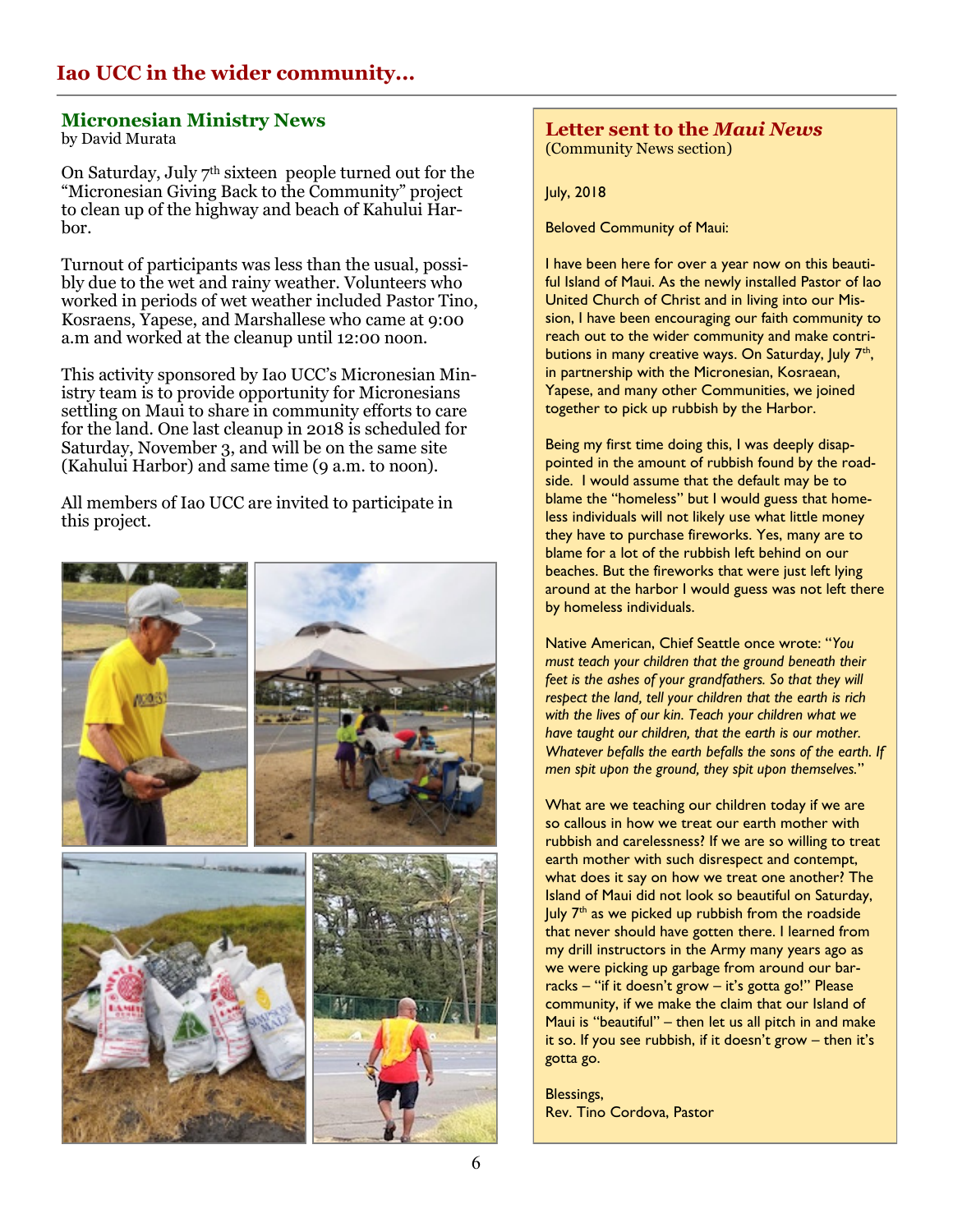| <b>July 2018</b><br>Iao United Church of Christ                            |                                             |                                       |                                                                    |                                                                                                                                                  |                                                                                                                                                                        |                                                                                               |  |
|----------------------------------------------------------------------------|---------------------------------------------|---------------------------------------|--------------------------------------------------------------------|--------------------------------------------------------------------------------------------------------------------------------------------------|------------------------------------------------------------------------------------------------------------------------------------------------------------------------|-----------------------------------------------------------------------------------------------|--|
|                                                                            | Monday                                      |                                       |                                                                    |                                                                                                                                                  |                                                                                                                                                                        |                                                                                               |  |
| <b>Sunday</b><br>11:00 AM<br><b>Youth</b><br><b>Activity</b><br>(Fujitomo) | 2<br>Pastor's Day<br>Off (Office)<br>Open)  | <b>Tereda</b><br>3                    | Wednesday<br>4<br>Independence<br>Day (office)<br>closed)          | Therefor<br>5<br>6:30 AM -8:15<br>AM Rotary of<br>Maui (Kanda)                                                                                   | Friday<br>6<br>6:00 PM<br>Kosraan<br>Women's<br>Fellowship (S)                                                                                                         | <b>Saturday</b><br>MA 00:8<br><b>Harbor</b><br>Cleanup<br>(Micronesian<br>Gps.)<br>7:30 PM AA |  |
| 8<br>11:00 AM<br><b>Stewarding</b>                                         | 0<br>Pastor's Day<br>Off (Office)<br>Open)  | 10<br>Support<br>Group<br>Visitations | П<br>9:15 AM -10:30<br>AM AI Anon<br>5:30 PM<br><b>FINANCE (F)</b> | 12<br>6:30 AM -8:15<br>AM Rotary of<br>Maui (Kanda)                                                                                              | 13<br>11:00 AM Ladies<br><b>Lunch Bunch</b><br>[Banchawy]<br>6:00 PM Kosraen<br>Women's<br>Fallowship (S)<br><b>G-BO PM Touth</b><br>Game Night<br>(Parsonage)         | 14<br>8:00 AM<br>Nicronesia<br>hurch Yard<br>eanup D<br>7:30 PM AA                            |  |
| 15<br>11:00 AM<br><b>Worshiping</b>                                        | 16<br>Pastor's Day<br>Off (Office)<br>Open) | 17                                    | 18<br>9:15 AM -10:30<br>AM AI Anon                                 | 19<br>6:30 AM -8:15<br>AM Rotary of<br>Maui (Kanda)                                                                                              | 20<br>6:00 PM<br>Kesraen<br>Women's<br>Fellowship (S)<br>Ian Preschool<br>Graduation                                                                                   | 21<br>7:30 PM AA                                                                              |  |
| 22<br>Semi-Annual<br>Cong'l.<br>Meeting<br>(after<br>service)              | 23<br>Pastor's Day<br>Off (Office)<br>Open) | 24                                    | 25<br>9:15 AM -10:30<br>AM AI Anon<br>5:30 PM<br>COUNCIL (F)       | 26<br>6:30 AM -8:15<br>AM Rotary of<br>Maui (Kanda)<br>5:30 PM FACE<br>Meeting<br>(Kanda Hall)                                                   | 27<br>6:00 PM<br>Kosraen<br>Women's<br>Fellowship (S)                                                                                                                  | 28<br>8:00 AM<br><u>(osrae Etawi</u><br><b>Yard Cleanup</b><br>Day<br>7:30 PM AA              |  |
| 29<br>11:00 AM<br>Witnessing &<br>Reconciling<br>(51)                      | 30<br>Pastor's Day<br>Off (Office)<br>Openi | 31                                    | M<br>×<br>×<br>$\overline{a}$<br>W.<br>$\mathbf{H}$<br><b>IT</b>   | Jun 2018<br>TWT<br>F 8<br>ż<br>ł.<br>×<br>$\ddot{v}$<br>3<br>di.<br>٠<br>12<br>15<br>16<br>13<br>14<br>18 19 20 21 22 23<br>24 25 26 27 28 29 30 | Aug 2018<br>TWT<br>s.<br>51<br>'n.<br>×<br>$\mathbf{r}$<br>$\frac{1}{2}$<br>s<br>ä<br>٠<br>Œ<br>15<br>13 14<br>BE.<br>tii.<br>20 21 22 23 24 25<br>27 28 29 30 31<br>× | F 8<br>×<br>×<br>$10 - 11$<br>17 18                                                           |  |

*"I am watching a video right now of a very hateful street preacher yelling at your church. I loved your response of bringing them water and showing that even in their hate, you still showed love. This is the part of Christianity I miss. I am an atheist now so I see a lot of the hate from Christians like the ones shouting at your church.*

*I just wanted to thank you for being a reminder that the love still exists. That was the best response. It is the best way to respond to hate. More hate only feeds them. Thank you. I hope your church does well."*

Many of you will recall an incident on November of last year, when church service was disrupted one Sunday morning by "protesters" on the street by the upper parking lot. The quote above is from an e-mail I received on July 11th, from someone named **Andy Slater**. Andy gave me permission to quote and print this in our newsletter. You can e-mail Andy at empatheist@gmail.com if you would like to respond to his kind note.



Larry Manning singing at the church service on July 1; he beautifully sang "Blessed, Broken and Given," eliciting much admiration on various folks' FB pages.

(Photo by Carolyn Kamidoi)



The Maui Food Bank sent us this certificate of appreciation, for all the food donations that church members have given, over the last quarter. Please continue your generous sharing